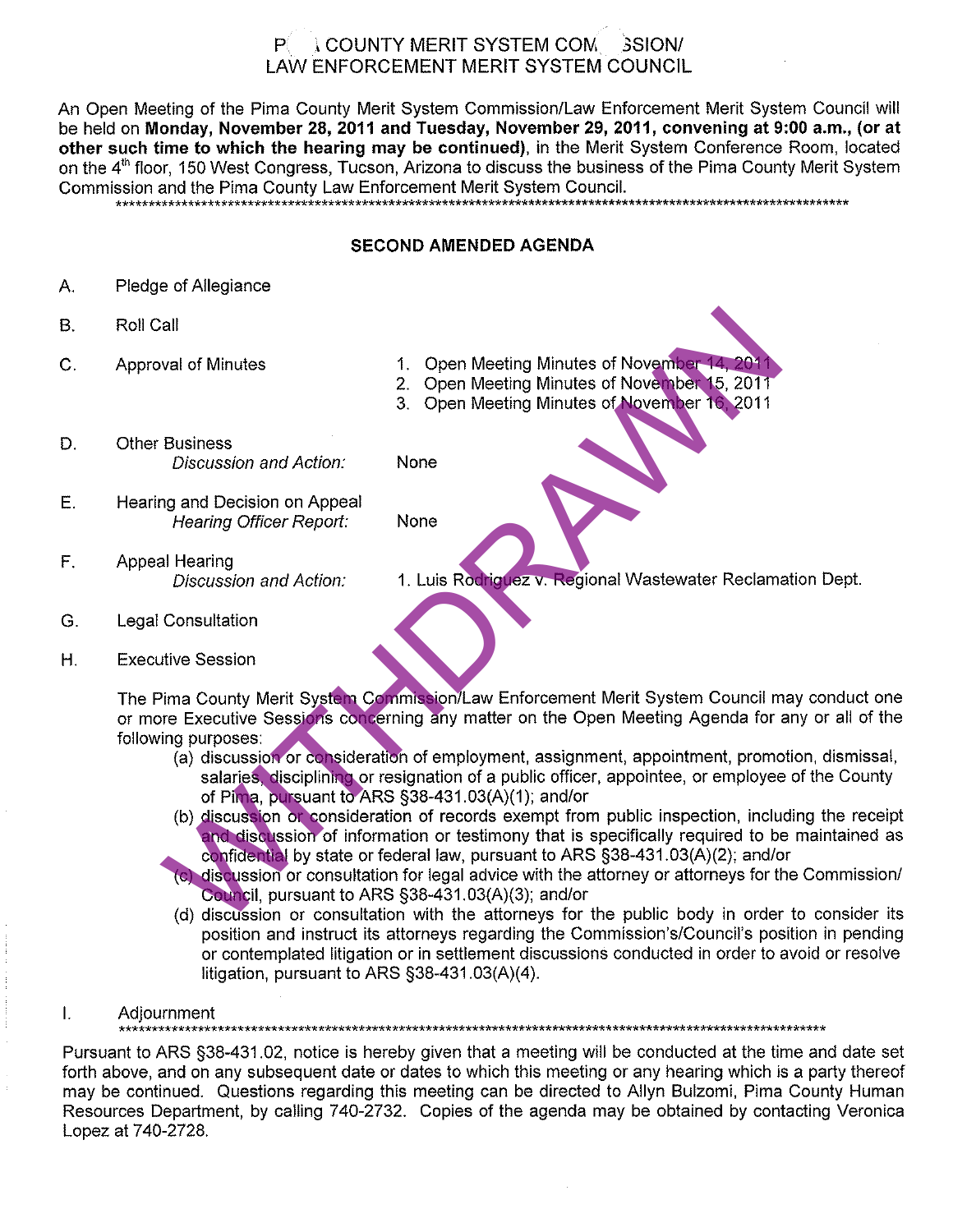# PIMA COUNTY MERIT SYSTEM COMMISSION/ LAW ENFORCEMENT MERIT SYSTEM COUNCIL

An Open Meeting of the Pima County Merit System Commission/Law Enforcement Merit System Council will be held on Monday, November 28, 2011 and Tuesday, November 29, 2011, convening at 9:00 a.m., (or at other such time to which the hearing may be continued), in the Merit System Conference Room, located on the 4<sup>th</sup> floor, 150 West Congress, Tucson, Arizona to discuss the business of the Pima County Merit System Commission and the Pima County Law Enforcement Merit System Council.

## **AMENDED AGENDA**

- Pledge of Allegiance Α.
- Β.
- C.
- D.
- E.
- $F_{\perp}$

- G.
- Η.

all<br>
all<br>
all of Minutes<br>
Discussion and Action:<br>
None<br>
may and Decision and Action:<br>
None<br>
all Hearing Officer Report:<br>
None<br>
all Hearing Officer Report:<br>
None<br>
all Hearing Officer Report:<br>
None<br>
all Hearing Officer Repor

- 
- 
- 
- litigation, pursuant to ARS  $\S$ 38-431.03(A)(4).
- $\mathbf{l}$ . Adjournment

Pursuant to ARS §38-431.02, notice is hereby given that a meeting will be conducted at the time and date set forth above, and on any subsequent date or dates to which this meeting or any hearing which is a party thereof may be continued. Questions regarding this meeting can be directed to Allyn Bulzomi, Pima County Human Resources Department, by calling 740-2732. Copies of the agenda may be obtained by contacting Veronica Lopez at 740-2728.